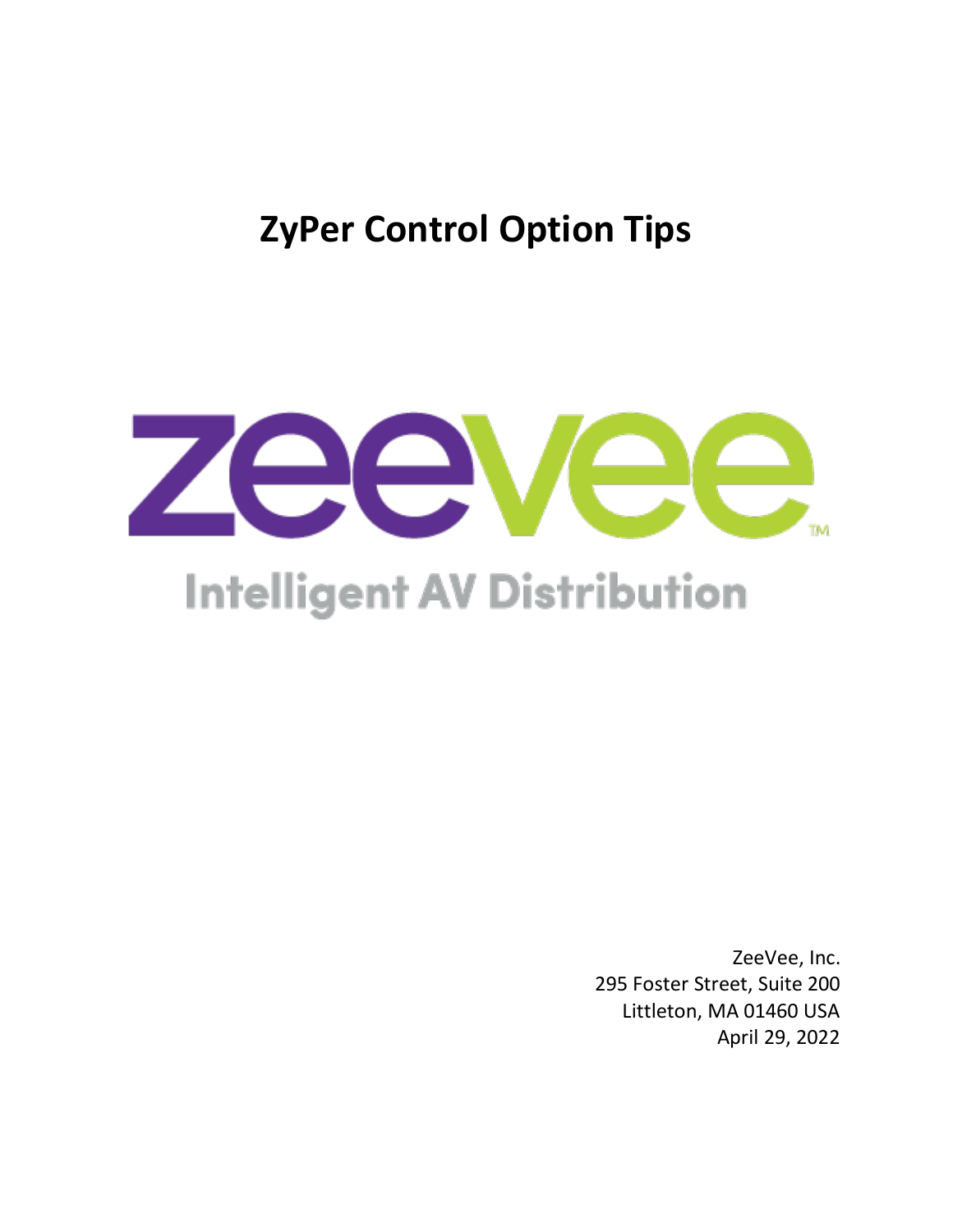

# <span id="page-1-0"></span>Disclaimers

### <span id="page-1-1"></span>ZeeVee control offerings

ZeeVee provides modules/drivers for third-party control systems as a courtesy to our channel partners to speed development time. In addition to the modules/drivers, our fully documented ZyPer Management Platform API allows our customers to connect to nearly any control system.

#### <span id="page-1-2"></span>ZeeVee support for control products

The ZeeVee support team is available to assist you in getting your new ZyPer encoders, decoders, and management system working correctly and providing direction with API calls for desired functionality.

#### <span id="page-1-3"></span>ZeeVee limitation

Given the variety of capabilities across various control products, ZeeVee cannot commit to deep-rooted knowledge that would allow us to address all support requests. Further, the drivers provided may not include all commands needed for a particular solution that your organization has devised.

#### <span id="page-1-4"></span>How you can prepare

While ZeeVee provides modules/drivers and the API, your organization will need expertise on the chosen control system and may require technical support from the control system vendor.

#### <span id="page-1-5"></span>Where to find documentation

All ZeeVee and ZyPer documentation can be found on our website here: [https://www.zeevee.com/documentation/.](https://www.zeevee.com/documentation/)

The API for is fully documented in the ZyPer Management Platform User Manual, found here:

[https://www.zeevee.com/zyper\\_management\\_platform\\_user\\_manual](https://www.zeevee.com/zyper_management_platform_user_manual)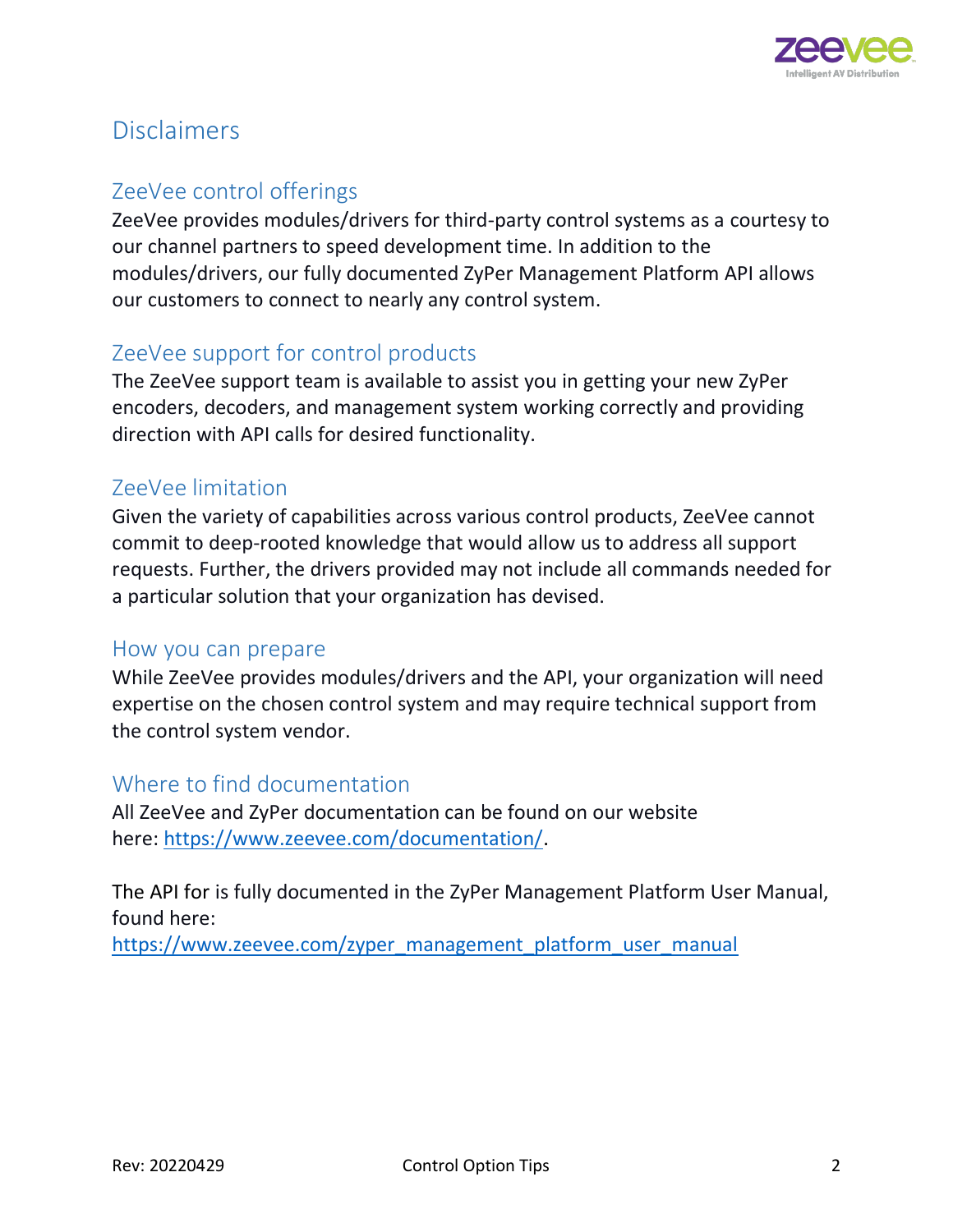

## Table of Contents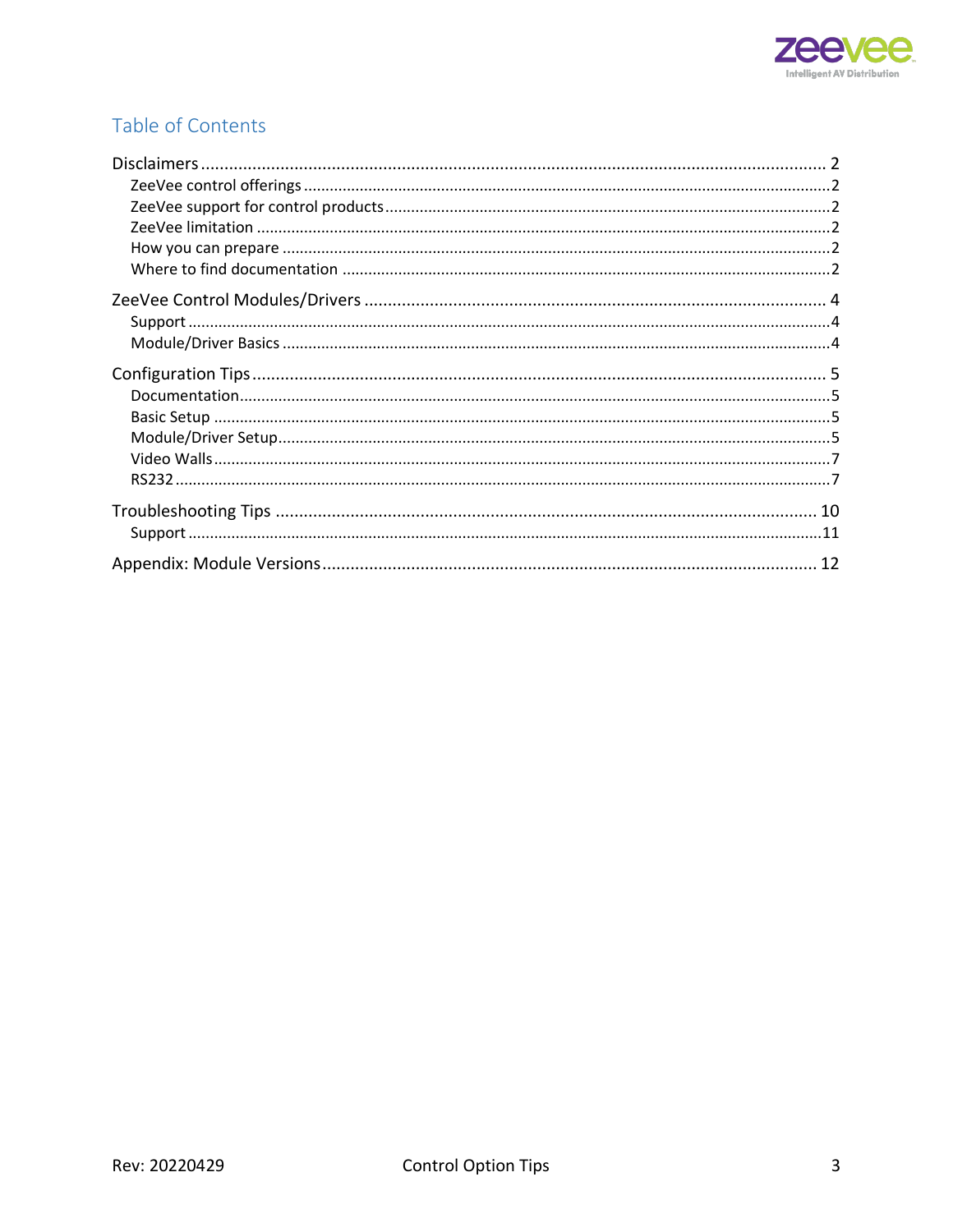

## <span id="page-3-0"></span>ZeeVee Control Modules/Drivers

ZeeVee provides many different control options for the ZyPer family of products. (ZyPer4K, ZyPerUHD, ZyPerHD). This includes the availability of modules or built in support directly for the following  $3<sup>rd</sup>$  party control systems.



#### <span id="page-3-1"></span>Support

Modules/Drivers for 3rd party control systems are provided as a courtesy to developers in an effort to reduce development time. They are provided "as-is" from ZeeVee with no additional support provided other than the accompanying documentation. See *Disclaimers* section at the beginning of this document.

#### <span id="page-3-2"></span>Module/Driver Basics

A module or driver is an interface between the primary controller (Crestron, RTI, Control4 etc..) and the ZeeVee Management Platform (ZMP). Think of the module or driver as a translator. It will translate commands from the primary control system into the appropriate commands that can be understood by the ZyPerMP.

**Note:** Not all ZyPerMP API commands are supported by the module/driver. Our goal has been to support the most common and basic commands to allow routing of video from any source to any destination as well as some special features such as multiview and video walls.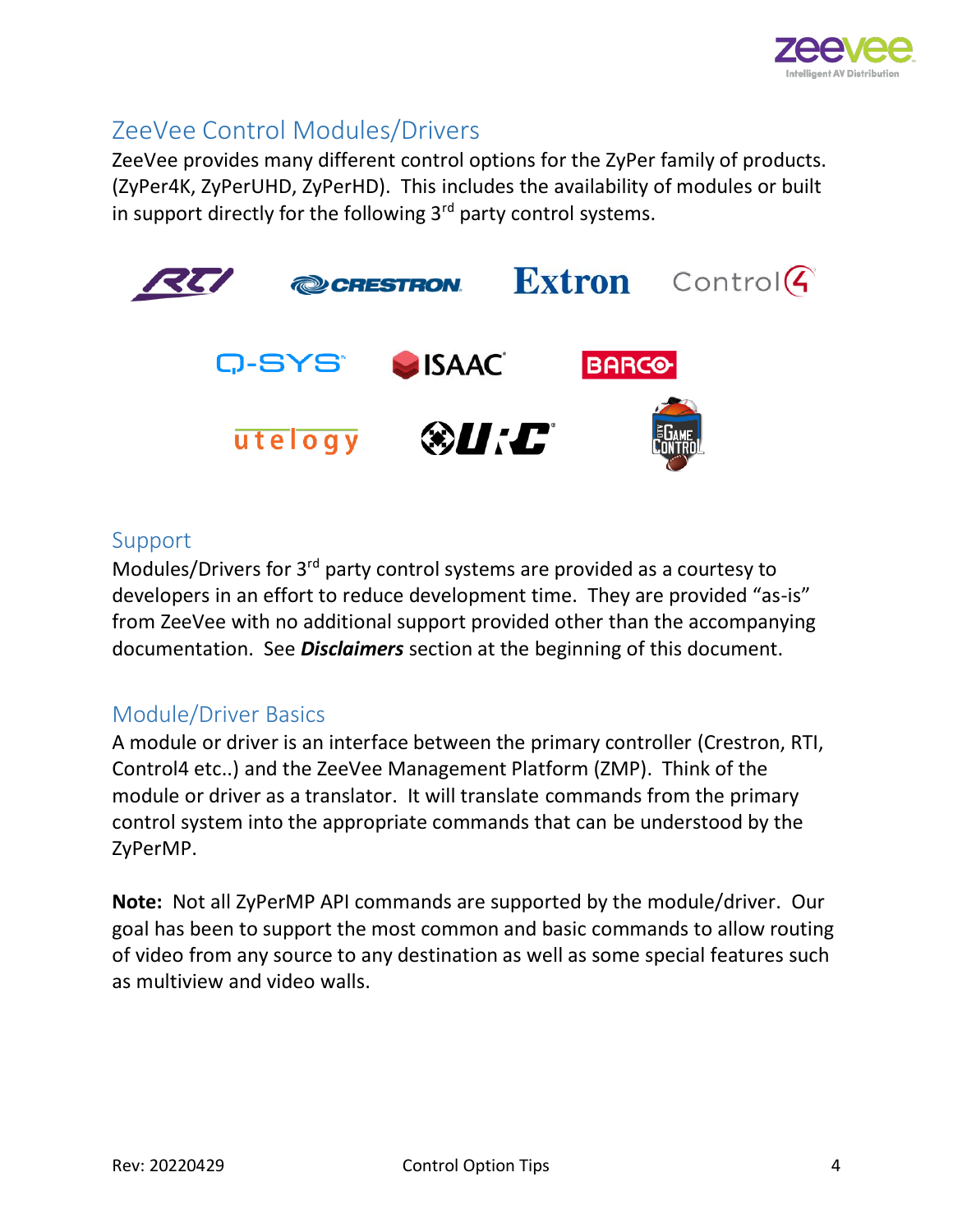

# <span id="page-4-0"></span>Configuration Tips

#### <span id="page-4-1"></span>Documentation

You will need to know the ZyPer Management Platform API commands to perform actions that are not provided by the module/driver. ZeeVee provides a fully open API for this purpose. Please download the ZyPer Management Platform User Guide from the following link:

[https://www.zeevee.com/zyper\\_management\\_platform\\_user\\_manual/](https://www.zeevee.com/zyper_management_platform_user_manual/)

API commands are listed in Chapter 3 of the manual. "Advanced Operation"

#### <span id="page-4-2"></span>Basic Setup

Regardless of the control system used to control the ZyPer equipment, it is a requirement that the ZyPer Management Platform (ZMP) must be present.

- 1. The ZMP IP address should be configured either via DHCP or given a static address.
- 2. The ZMP IP address MUST be on the same network as the primary hardware controller. (*Crestron* 4-Series controller, *Control4* EA1, EA3, EA5, *DTVGameControl* iPad)
- 3. All ZyPer endpoints should be configured using either the ZMP Graphical User Interface (GUI) or via the ZMP API (Telnet or SSH).
	- a. Assign all endpoints a logical name (Encoders and Decoders)
	- b. Design/create any video walls and give them logical names
	- c. Design/create any multiview displays and give them logical names (ZyPer4K only)

#### <span id="page-4-3"></span>Module/Driver Setup

Every control system is different but will have some common features when it comes to basic setup and configuration.

- 1. The IP address of the ZMP must be provided so that the primary controller can communicate with the ZMP.
	- a. Where the IP address is provided will vary based on the control system. Below are some examples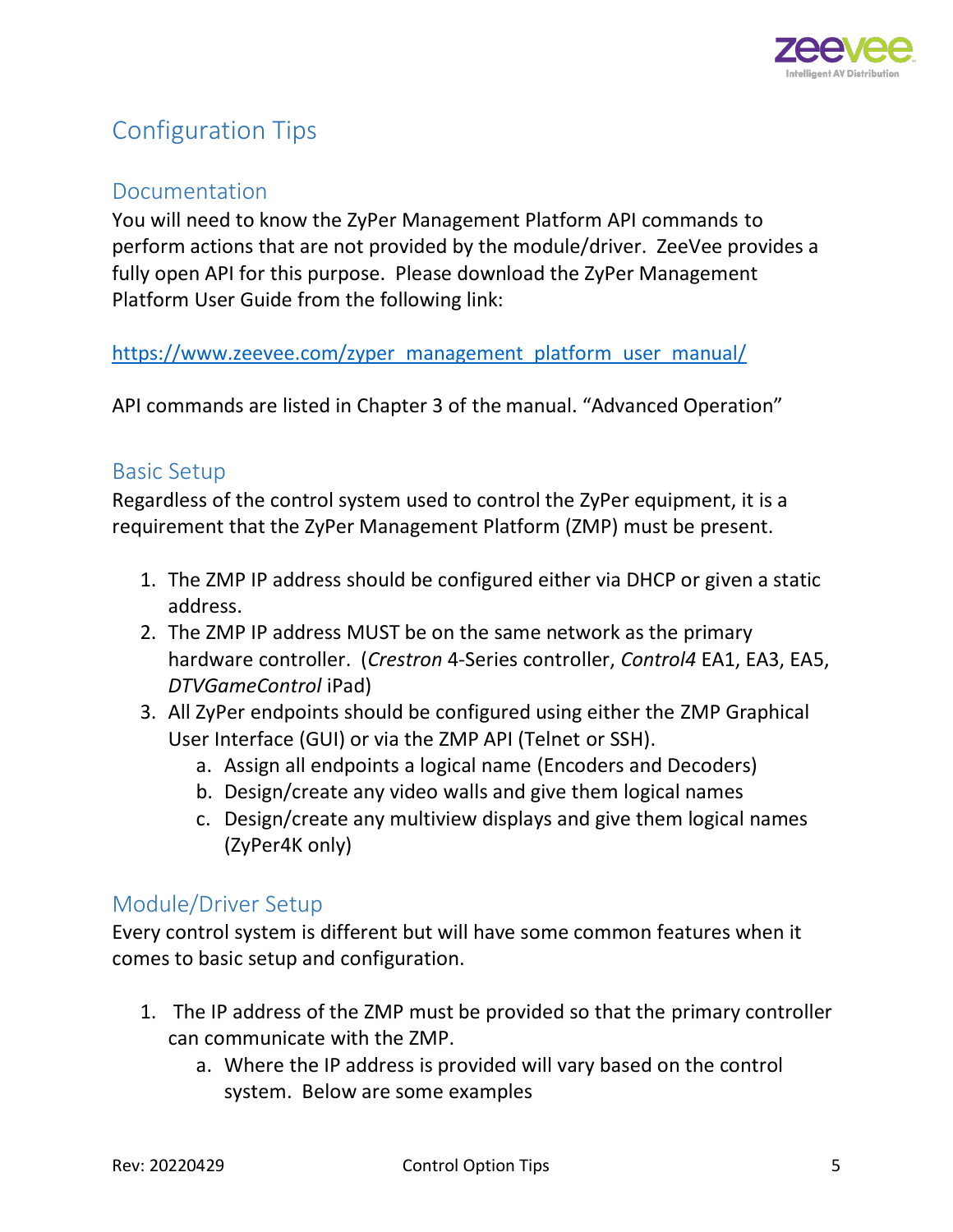

i. Crestron – SIMPL Windows under IP\_Address field for the ZeeVee\_ZyPerMP\_Processor logic module. See image below:

| S-1 : Zeevee_ZyperMP_Processor_v1.0.1<br>$\Box$ 0 $\Box$ |                                  |                         |  |  |  |
|----------------------------------------------------------|----------------------------------|-------------------------|--|--|--|
|                                                          | Zeevee_ZyperMP.                  |                         |  |  |  |
| ZYPERMP_INITI Initialize                                 |                                  | alized_FB ZYPERMP_INIT_ |  |  |  |
| ZYPERMP CON                                              | Connect                          | nnect_FB ZYPERMP_CON.   |  |  |  |
| //ZYPERMP DIS.                                           | Disconnect                       |                         |  |  |  |
| ZYPERMP REB                                              | Reboot                           |                         |  |  |  |
| //ZYPERMP PO                                             | Poll_All                         |                         |  |  |  |
| TP01_SERVER_I                                            | Get_Info                         | >stname\$ ZYPERMP_HOS   |  |  |  |
| //ZYPERMP_SH                                             | Show_Co Address\$ ZYPERMP_IP_A   |                         |  |  |  |
| //ZYPERMP GE.                                            | Get_Multi<br><b>VersionS</b>     | ZYPERMP VER             |  |  |  |
| //ZYPERMP GE.                                            | Get_Vide Devices\$ZYPERMP_KNO    |                         |  |  |  |
| //ZYPERMP SE.                                            | Send_Ne_ices_Up\$ ZYPERMP_DEVI.  |                         |  |  |  |
| //ZYPERMP IP                                             | IP_Address                       |                         |  |  |  |
|                                                          |                                  |                         |  |  |  |
| //ZYPERMP TO                                             | To_Devic _Device\$ //ZYPERMP_FR. |                         |  |  |  |
|                                                          | IP_Address   192.168.1.78        |                         |  |  |  |
|                                                          |                                  |                         |  |  |  |

- ii. Control4 Composer, System Design-Properties tab, IP Address field.
- 2. The names of the endpoints must be provided. Similar to the IP address detailed above.
- 3. The names of Multiview's (ZyPer4K only) need to be provided.
	- a. Crestron SIMPL Windows in the appropriate Multiview logic module.
	- b. Control4 Create a "virtual" encoder and assign it appropriate multiview name and set the "Input Join Type" to multiview.

#### **Important Crestron Note**

When using the Crestron module, the default join mode is "genlocked". Be sure to change this to "fast-switched" if using the ZyPerHD or ZyPerUHD as the "genlocked" mode is not supported on these products.

You can change the default by editing the ZeeVee\_ZyPer4K\_Decoder\_v1.0.1.usp file if desired.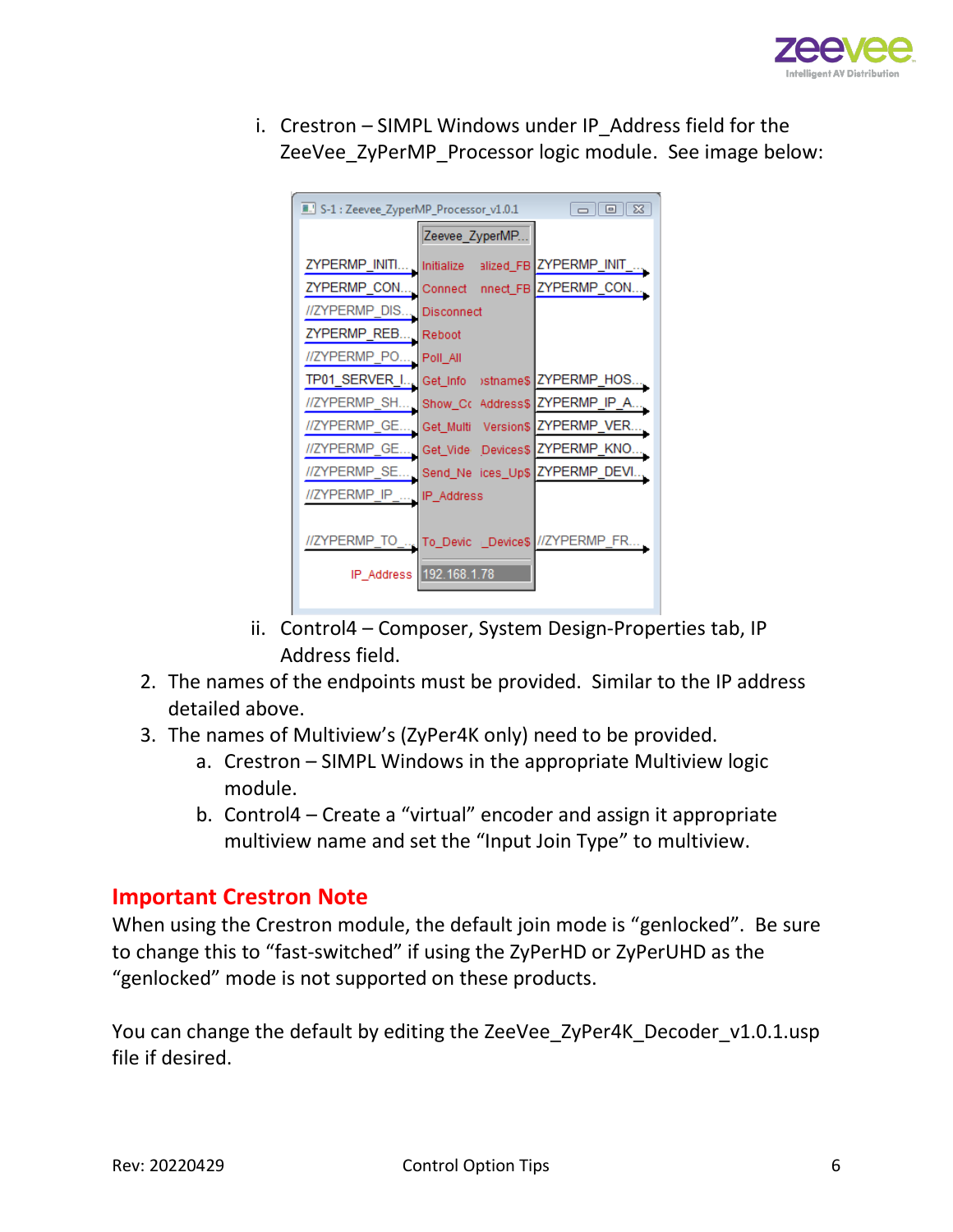

#### <span id="page-6-0"></span>Video Walls

Video walls are configured differently depending on the control system.

- a. Crestron Similar to IP address and multiview. SIMPL Windows in the appropriate Video Wall logic module.
- b. Control4 Video walls need to be assigned to a special programmed command. For example, a Red Button press on the SR260 remote control. In *Composer* highlight the room, select Programming and Commands. Select the "Red Button". Then in the Actions window select ZeeVee ZyPer, scroll down to Device Specific Command. Enter the Encoder and Video Wall Names. (See image below)



#### <span id="page-6-1"></span>RS232

The ZyPer Management Platform (ZMP) must first be linked to the specific endpoint to send RS232 information. This can be done with either the dataConnect or switch command.

Examples: dataConnect Dec1 server rs232 tunnelPort 1234

switch Dec1 server rs232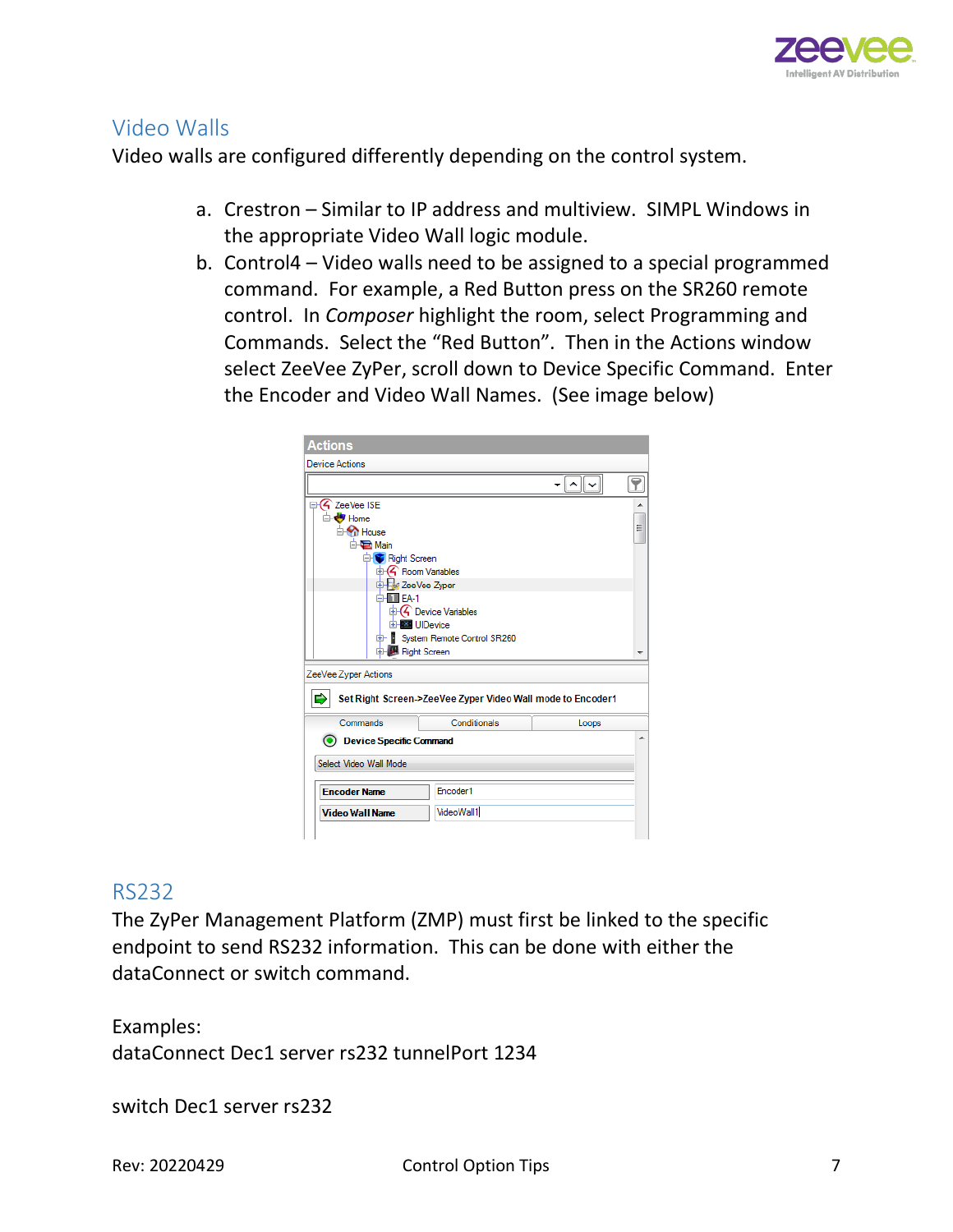

**Note:** The feature of dataConnect was added to allow a third party to connect to the ZMP server with a specific port and pass raw or telnet API commands (depending on the mode) to the server and port which is designated for a particular encoder or decoder.

When using any control system; that system is communicating with our ZMP and not to any specific endpoint.

When sending RS232 commands to a decoder via the ZMP you must follow very specific syntax.

The ZeeVee command is: send <decoder\_name> rs232 text

Here are examples on this. (Assume decoder name is *Dec1*)

Input command: send Dec1 rs232 Hello Received at Dec1: Hello (Note, no line feed or carriage return)

Input command: send Dec1 rs232 Hello\r\n Received at Dec1: Hello (with carriage return and line feed)

Input command: send Dec1 rs232 Hello World Received at Dec1: Nothing. You get an error. Bad syntax. You cannot have a space between Hello and World.

Input command send Dec1 rs232 Hello\_World Received at Dec1: Hello\_World (Note, no line feed or carriage return)

Input command send Dec1 rs232 "Hello World" Received at Dec1: Hello World (Note, no line feed or carriage return)

Input command send Dec1 rs232 "Hello World"\r\n Received at Dec1: Nothing. You get an error. Bad syntax. Token  $\lceil \cdot \rceil$ n is invalid.

You need to contain the line feed and carriage return symbols inside the quotes in this case.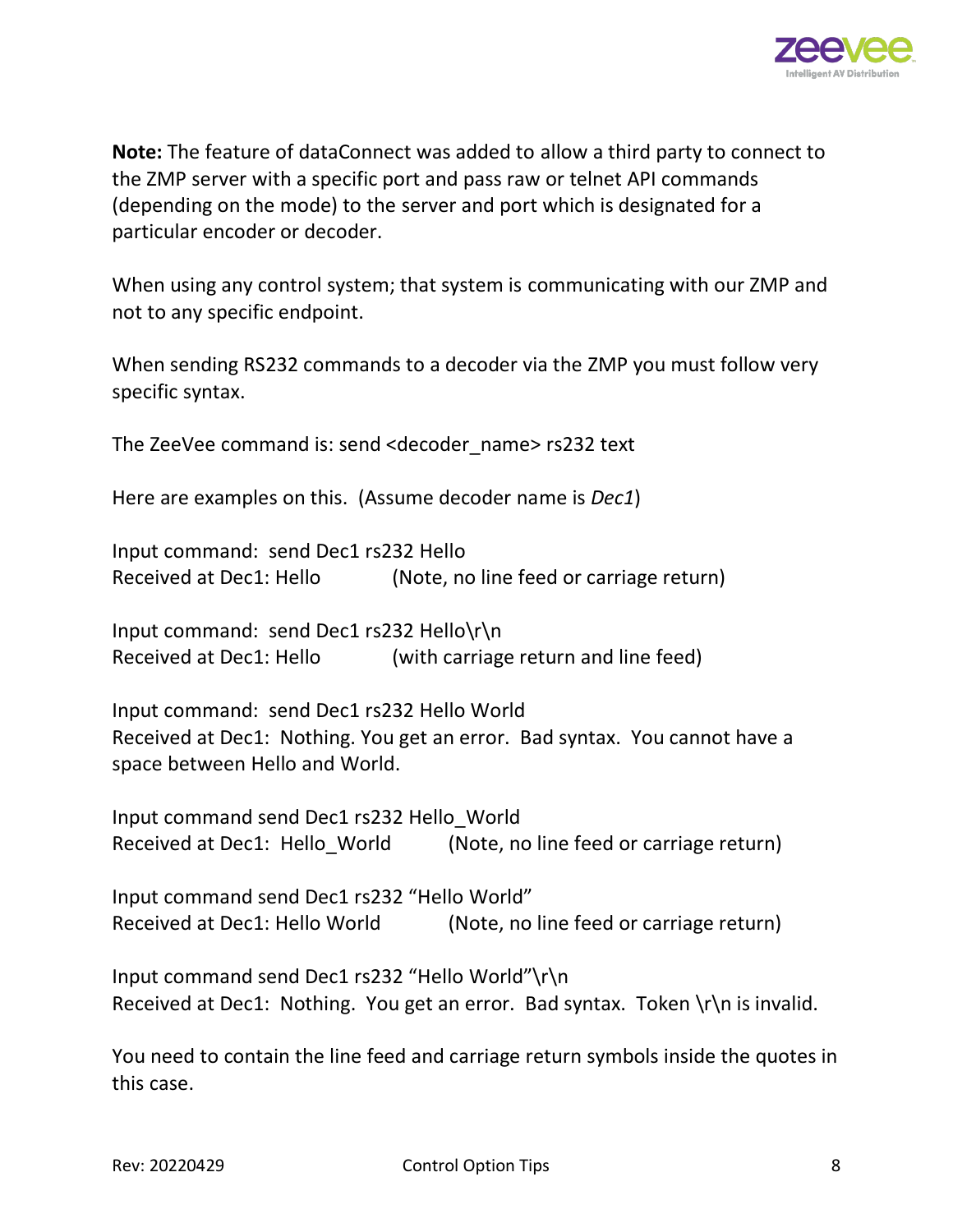

Input command send Dec1 rs232 "Hello World\r\n" Received at Dec1: Hello World (with carriage return and line feed)

#### **Text can also be Hexadecimal Code as shown below:**

```
Input command:
send Dec1 rs232 \x48\x65\x6c\x6c\x6f\x20\x57\x6f\x72\x6c\x64\x0A\x0D
Received at Dec1: Hello World (with carriage return and line feed)
```
The ZyPer Management Platform also has the ability to receive RS232 communications that were input into a ZyPer endpoint. To view any such RS232 string, you use the "show responses" command.

```
Example:
Zyper$ show responses DEC1 rs232 since 0
device(d8:80:39:59:bf:57);
  device.rs232Response.0; string="Have a great day!\x0D"
  device.rs232Response.1; string="\x0A"
lastChangeId(2);
Success
```
#### **Important Crestron Note**

When using Crestron as the control system, you need to append an extra \ symbol before the Carriage return symbol. Otherwise carriage return does not work.

Example using Crestron to turn on/off LG display.

```
LG TV
ON
send DecoderName rs232 \x6B\x61\x20\x30\x30\x20\x30\x31\\x0D
OFF
send DecoderName rs232 \x6B\x61\x20\x30\x30\x20\x30\x30\\x0D
```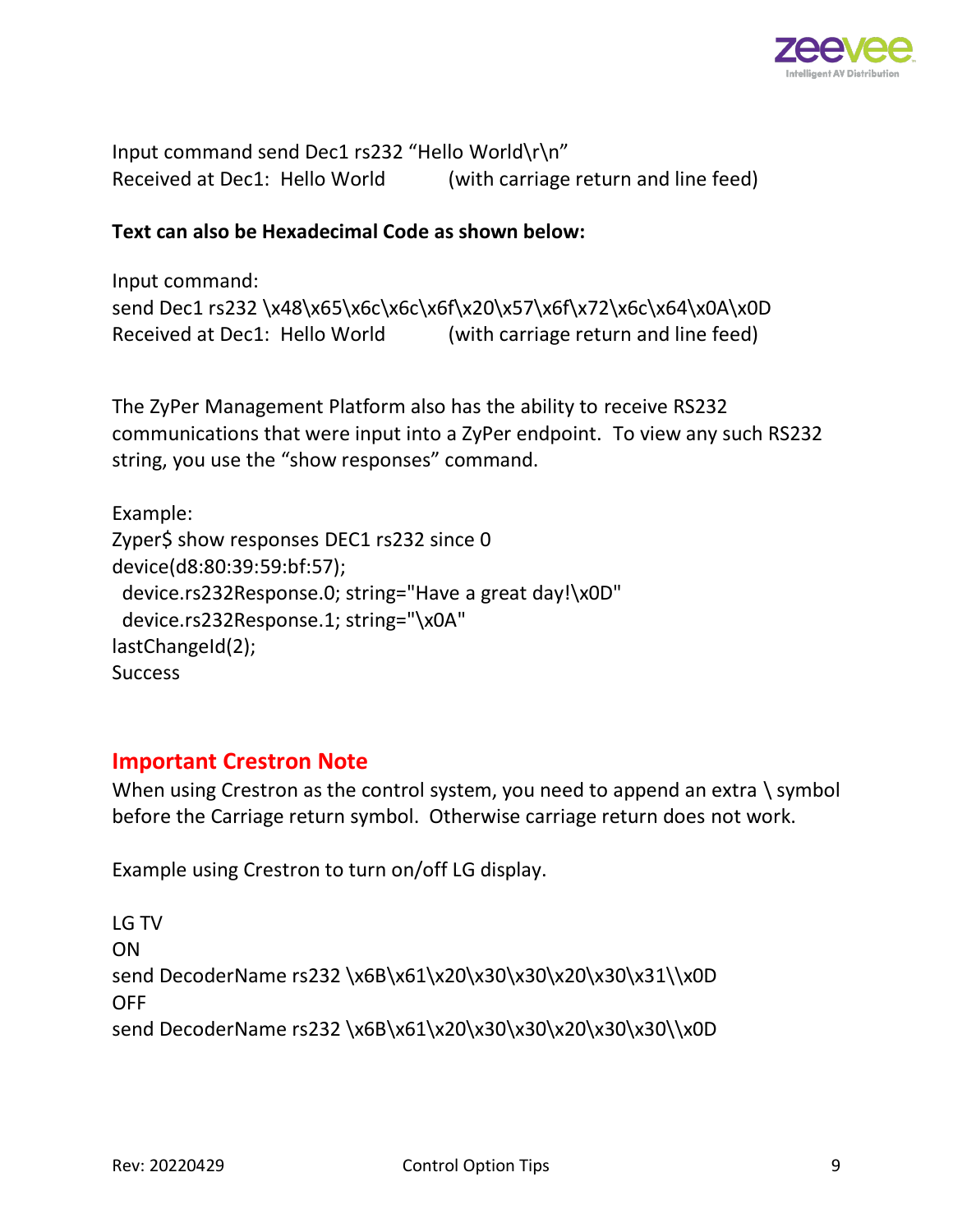

# <span id="page-9-0"></span>Troubleshooting Tips

If a command issued from a  $3<sup>rd</sup>$  party control system is not working, the first thing to do is confirm the command works when issued directly in the API. To do this you should Telnet or SSH into the API using a tool such as Putty.

|                                                                                                                                                                   | $X$ PuTTY Configuration                                                                                                                                                                                                                                           |
|-------------------------------------------------------------------------------------------------------------------------------------------------------------------|-------------------------------------------------------------------------------------------------------------------------------------------------------------------------------------------------------------------------------------------------------------------|
| Category:<br>$\nabla$ Session                                                                                                                                     | Basic options for your PuTTY session<br>Specify the destination you want to connect to-                                                                                                                                                                           |
| Logging<br>$\nabla$ Terminal<br>Keyboard<br>Bell<br>Features<br>$\triangledown$ Window<br>Appearance<br>Behaviour<br>Translation<br>Selection<br>Colours<br>Fonts | Host Name (or IP address)<br>Port<br>23<br>192.168.0.22<br>Connection type:<br>$\bigcap$ Raw<br>$\odot$ Telnet $\bigcap$ Riogin $\bigcap$ SSH<br>Serial<br>Load, save or delete a stored session-<br>Saved Sessions<br>Load<br>Default Settings<br>Save<br>Delete |
| Connection<br>ᢦ<br>Data<br>Proxy<br>Telnet<br>Rlogin<br>SSH<br>d                                                                                                  | Close window on exit:<br>always<br>Only on clean exit<br>Never                                                                                                                                                                                                    |
| About                                                                                                                                                             | Open<br>Cancel                                                                                                                                                                                                                                                    |

Once the Telnet or SSH session is open, you can issue any API command to the ZyPer Management Platform manually. You can also use the HELP feature of the API to learn the correct API commands and syntax.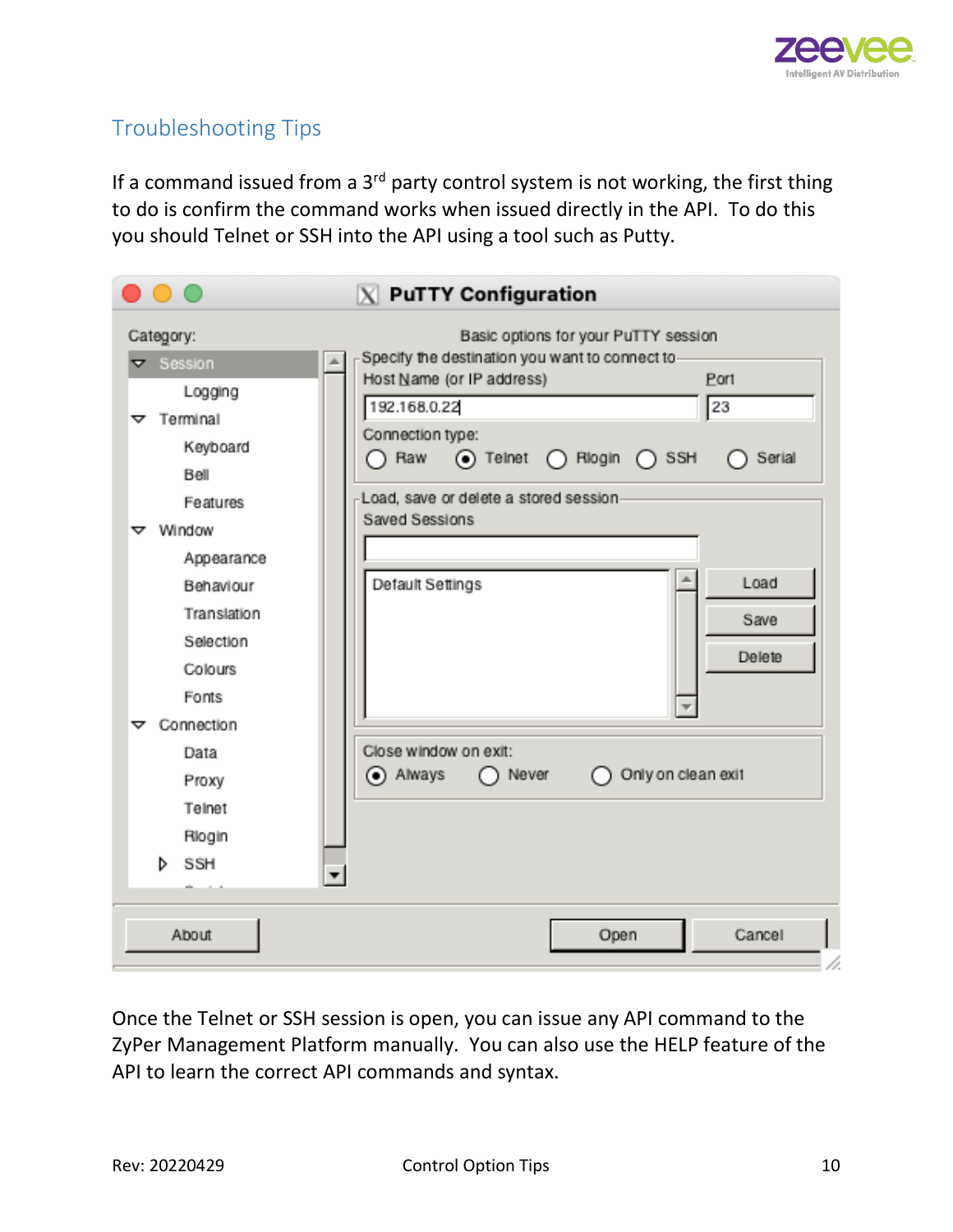

| .<br>$X$ 192.168.0.22 - PuTTY                                                                                          |  |
|------------------------------------------------------------------------------------------------------------------------|--|
| Zyper\$<br>Zyper\$<br>Zyper\$                                                                                          |  |
|                                                                                                                        |  |
|                                                                                                                        |  |
| Zyper\$                                                                                                                |  |
|                                                                                                                        |  |
|                                                                                                                        |  |
|                                                                                                                        |  |
| -<br>Zyper\$ join Enc_1 Z4Kdec1 fastSwitched<br>Success                                                                |  |
|                                                                                                                        |  |
| Zyper\$ help                                                                                                           |  |
| Help Groups<br>Audio                                                                                                   |  |
| <b>CEC</b>                                                                                                             |  |
| Data                                                                                                                   |  |
| Decoder/Display                                                                                                        |  |
| Device                                                                                                                 |  |
| Diagnostics                                                                                                            |  |
| EDID                                                                                                                   |  |
| Encoder/Source                                                                                                         |  |
| Events                                                                                                                 |  |
| HDCP                                                                                                                   |  |
| Join                                                                                                                   |  |
| Multicast                                                                                                              |  |
| Multiview                                                                                                              |  |
| Preset                                                                                                                 |  |
| PreviewStreams                                                                                                         |  |
| Redundancy<br><b>SNMP</b>                                                                                              |  |
| Script                                                                                                                 |  |
| Serial/IR                                                                                                              |  |
| Server                                                                                                                 |  |
| Status/Config                                                                                                          |  |
| <b>USB</b>                                                                                                             |  |
| Video                                                                                                                  |  |
| VideoWall                                                                                                              |  |
| Zone                                                                                                                   |  |
| Enter 'help <group>', or 'help all byGroup', or 'help all alphabetical'<br/>Success<br/>Zyper\$ <mark> </mark></group> |  |
|                                                                                                                        |  |
|                                                                                                                        |  |

Once the command is working via Telnet directly to the ZMP, copy the exact syntax as needed into the  $3<sup>rd</sup>$  party control system.

#### <span id="page-10-0"></span>Support

Modules/Drivers for 3rd party control systems are provided as a courtesy to developers in an effort to reduce development time. They are provided "as-is" from ZeeVee with no additional support provided other than the accompanying documentation. See *Disclaimers* section at the beginning of this document.